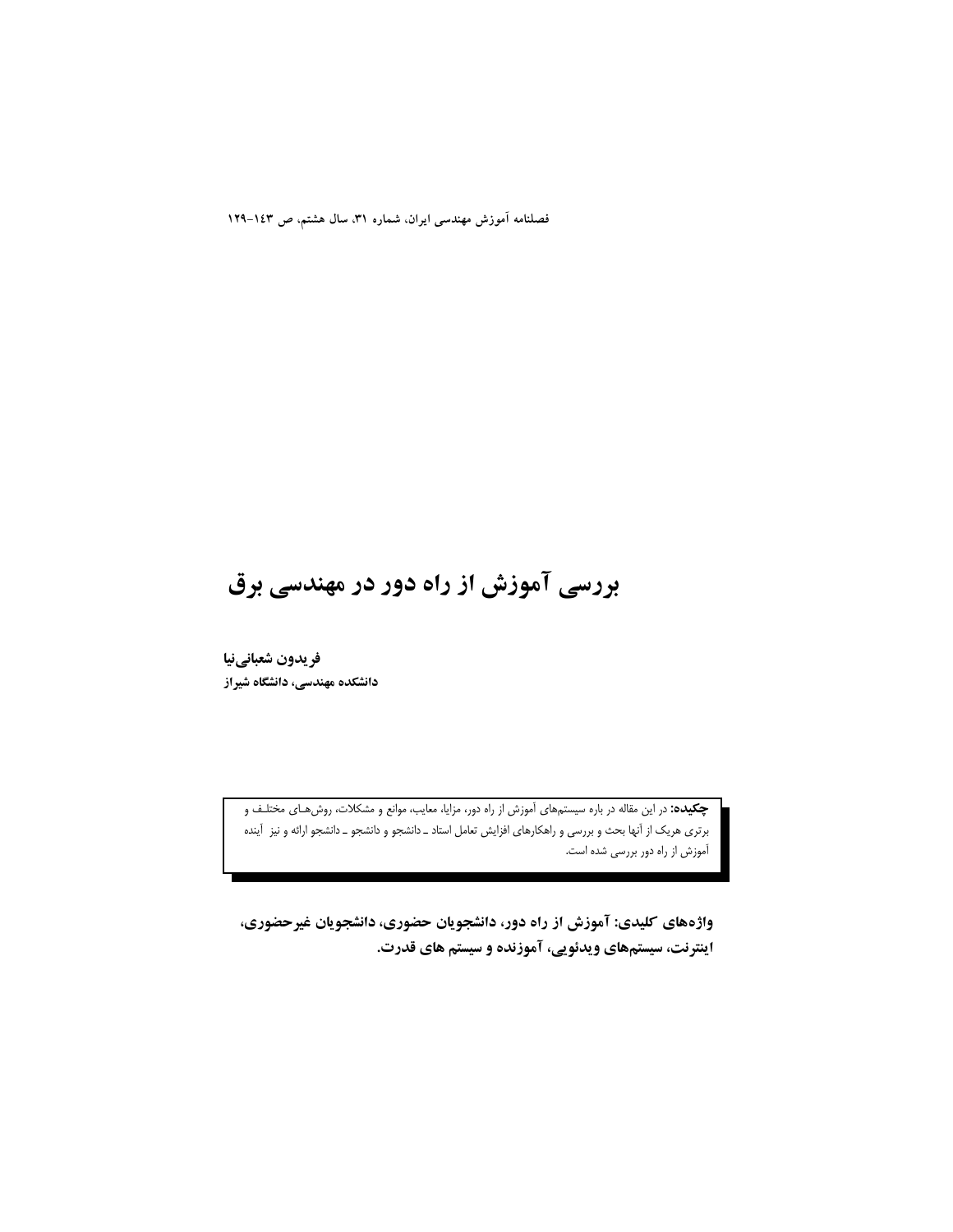#### ١. مقدمه

آموزش از راه دور از سال ۱۹۳۰ وجود داشته است [۱]. تجربههای اولیه در زمینـه آمـوزش از راه دور به وسیله ایستگاههای رادیویی صورت گرفت. جزء دیداری با اختیراع تلویزییون به آموزش از راه دور اضافه شد. تلویزیون مرسومترین شکل تصویری برای آمـوزش از راه دور تا بیشتر از ۵۰ سال بـوده اسـت . بـا توجـه بـه پیشـرفت هـای صـورت گرفتـه در زمینـه کامپیو تر، اینترنت و تکنولوژی مخابرات، این موقعیت اکنون با دشواری روپه رو شده است. قابل تصور است که در ۱۰ سال آینده اینترنت به بیشترین وسیله رایج در امر آمـوزش از راه دور تبدیل شود.

درطی سال های اخیر، برنامه های مهندسی برای دانشجو یان غیر حضوری، توسط چنـد دانشگاه، ارائه شده است. این برنامهها بر روی زمینههای مرکزی در ارتباط با تعـداد زیـادی از شرکتهای مهندسی یا کاربردهای نظامی تمرکز یافته است. تکنولوژی حاضر و آمارهای انسانی فرصت ها و مشکلات جدیدی را برای مهندسانی کـه بـرای شـرکت هـای کوچک و معمولاً در شهرهای کوچک کار می کنند، فراهم میآورد. آنها بـه آمـوزش در حين كار نباز دارند[ ٢].

از سال ۱۹۷۵، بعضی از دانشگاهها دورههای آمـوزش از راه دور در زمینـه سیسـتـمهـای قدرت را به وسیله تکنولوژی ویدئویی برگزار کردهاند. تعداد این دانشگاهها حایز اهمیت و به طور چشمگیری رو به افزایش است. انتظار می رود این تعداد در آینده نیـز افـزایش یابـد. حایز اهمیت است که آموزش از راه دور با توجه به یارامترهای زیر بررسی شود:

> ۱ – استر اتژی ها ٢- جامعه شناسي ۳- قوه يادگيري دانشجو يان ۴– مشکلات تصویری ۵- قیمت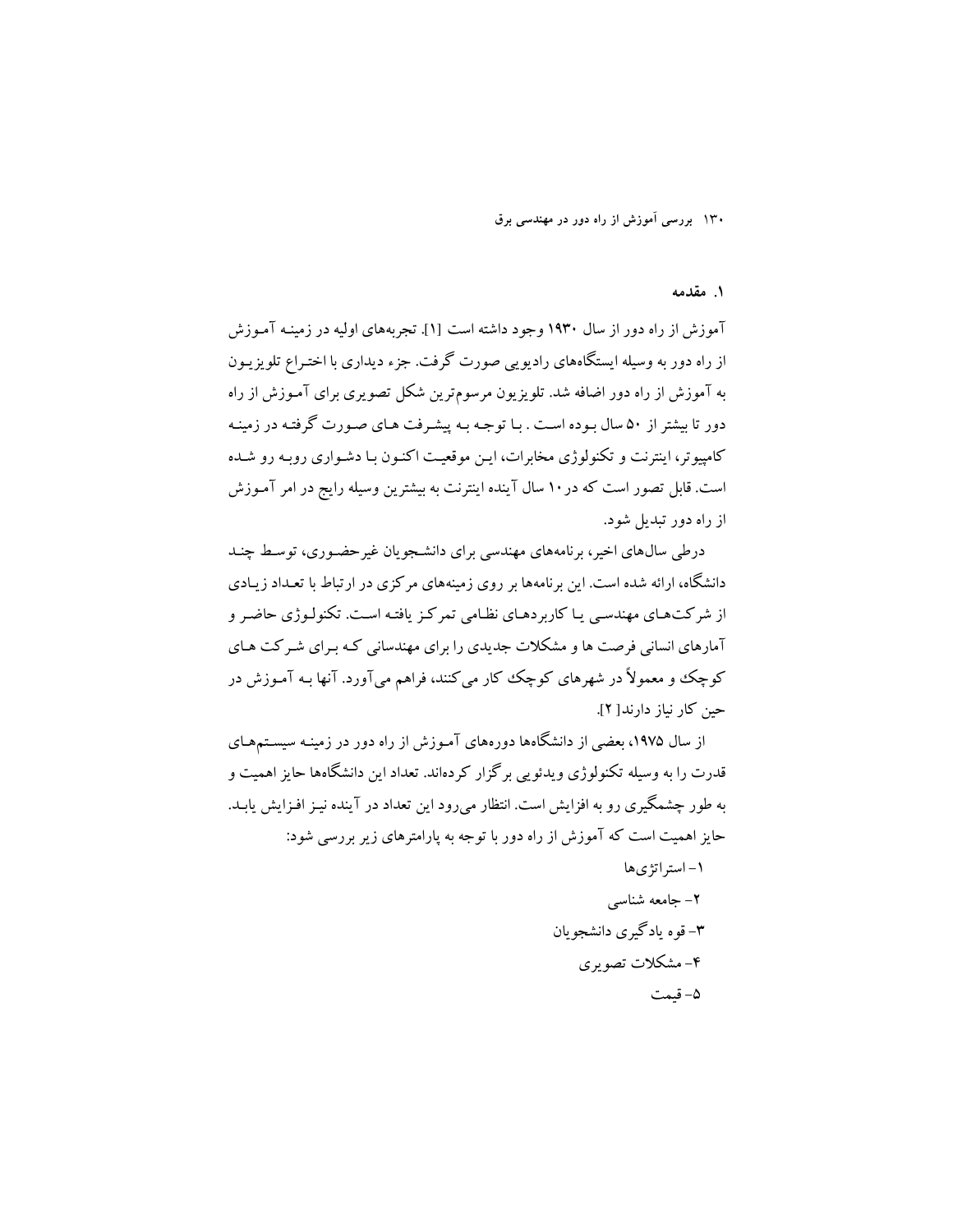در این مقاله گزارشی از منابع آمـوزش از راه دور در زمینـه سیسـتم قـدرت ارائـه شـده است. همچنین، مزایای آموزش از راه دور بررسی وخلاصه ای از تاریخچهٔ آمـوزش از راه دور سیستم های قدرت در دانشگاه ایالت کانزاس ٰ بیان شـده و روش۵مـای مختلـف انتقـال تصویر و بعضی از استراتژیهای تعامل بین استادان و دانشجویان بـرای بهتـر شـدن امـر آموزش بررسی شده است.

۲. مزایای آموزش از راه دور

شاید بدیهی ترین مزیت آموزش از راه دور حضور نداشتن فرد در محل آموزش باشد . این مزیت به فرد این امکان را میدهد که در حین کار یک دوره آموزش ضمن خدمت را نیـز بگذراند. با تکنولوژی موجود امروز، امکان ادامه تحصیل برای دانشجویانی که در شهرهای کوچک زندگی می کننـد، فـراهم شـده اسـت. بـه عـلاوه، چـون خـانوادههـاي بسـياري از دانشجويان خواهان تحصيل فرزندانشان وكسب مدرك بـدون جابـه جـايبي آنهـا هسـتند، انتخاب این روش برای آنها از نظر اقتصادی و اجتماعی بسیار سودمند است.

آموزش از راه دور موقعیت استثنایی را برای دانشجویان فراهم می آورد تا آنها دورهها را در محل مورد علاقه خودشان و با انتخاب اسـتادان دلخواهشـان بگذراننـد[۳] . مطـابق بـا برنامه و قوانین، آنها ممکن است بتوانند یک مدرک را از چنـد دانشـگاه مختلـف دریافـت کنند. دسترسی به منابع متنوع میتواند مزیتی بسیار مهم برای کسانی باشدکه در یی بـه روز کردن مهارتها و آموختههای خود هستند.

بنابر این، انعطاف پذیری مزیت دیگر آموزش از راه دور است. در ایـن نـوع آمـوزش دانشجویان معمولاً قادر به انتخاب زمان و مکان گذراندن دوره تحصیلی خود هستند. از این طریق آنها میتوانند مثلاً یک موضوع درسی را هنگام خوردن ناهـار یـا بعـد از کـار یـا در تعطىلات آخر هفته مطالعه كنند. از آنجا كه بيشتر مطالب بـه صـورت ضـبط شـده موجـود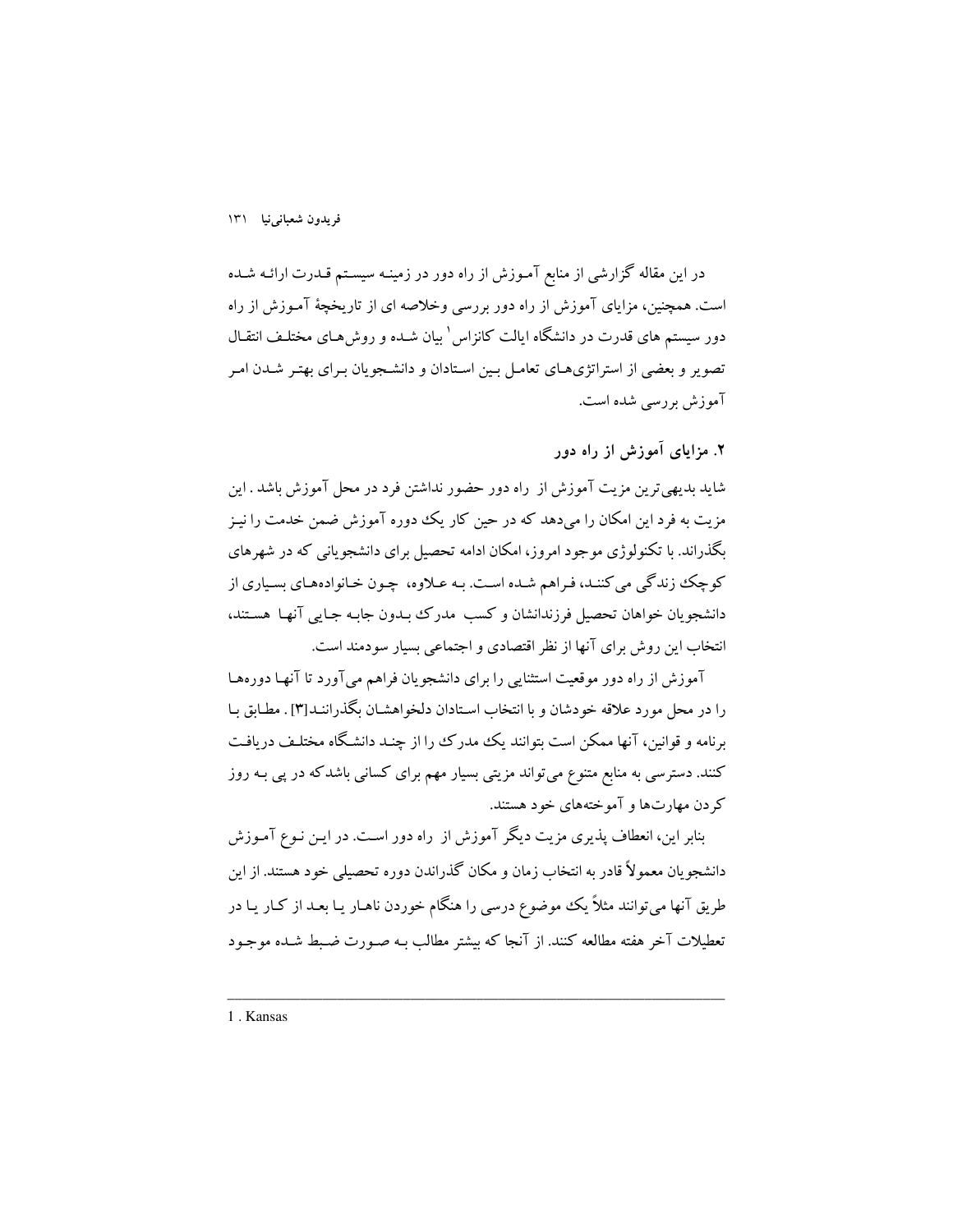است، هرکس می تواند قسمت هایی از مطالب را کـه بیشـتر در آنهـا اشـکال دارد، دوبـاره مرور کند. همچنین، آنها این امکان را دارنـد کـه نوشـتههـا را آن طـوری کـه مـی خواهنـد مطالعه کنند و بنابراین، هر کس با توجه به خصوصیات فـردی و نحـوه آمـوزش و کـارایی خود مي تواند مطالعه كند.

از نظر دانشگاه، آموزش از راه دور می تواند به افزایش نام نویســی در دورههـای بـالاتر منجر شود. این امر موجب می شود که دانشجویان کمتر در دورههای حضوری ثبت نـام کنند؛ بـه بيـان ديگـر، کمتـر شـدن دانشـجويان دورههـاي حضـوري مـيتوانـد هزينـههـاي ساختمانی بـرای گسـترش سـاخت و سـاز را كـاهش دهـد. دورههـای آمـوزش از راه دور میتواند تعامل بین صنعت و دانشگاه را بالا ببرد و دانشگاه مـی توانـد از تجربـههـای عملـی صنعت استفاده کند و کیفیت دورهها را بالاتر بیرد[۴].

به طور خلاصه، تکنولوژی پیشرفته اطلاعات و پیشرفت دورههـا بـرای دانشــجویان غیـر حضوری انعطاف پذیری و قیمت مناسب تـر را فـراهم مـی کنـد و بـه آنهـا ایـن امکـان را می،دهد که در خانه و با توجه به خصوصیات یادگیری خودشان تحصیل و مدرک تحصیلی خود را از دانشگاههای مختلف کسب کنند.

۳. مروری بر منابع آموزش از راه دور مطالعه در باره بخش هـای بـرق و کـامپیوتر دانشـگاههـای آمریکـا بـه منظـور تعیـین منـابع آموزش از راه دور در زمینـه سیسـتم هـای قـدرت نشـان مـی دهـد کـه فقـط ۱۳ مـورد از ۲۷ دانشگاه عنوان کرده بودند که دورههای آموزش از راه دور در زمینه سیستمهای قدرت را برگزارمی کنند[۵]. خلاصهای از جوابها در جدول ۱ ارائه شده است.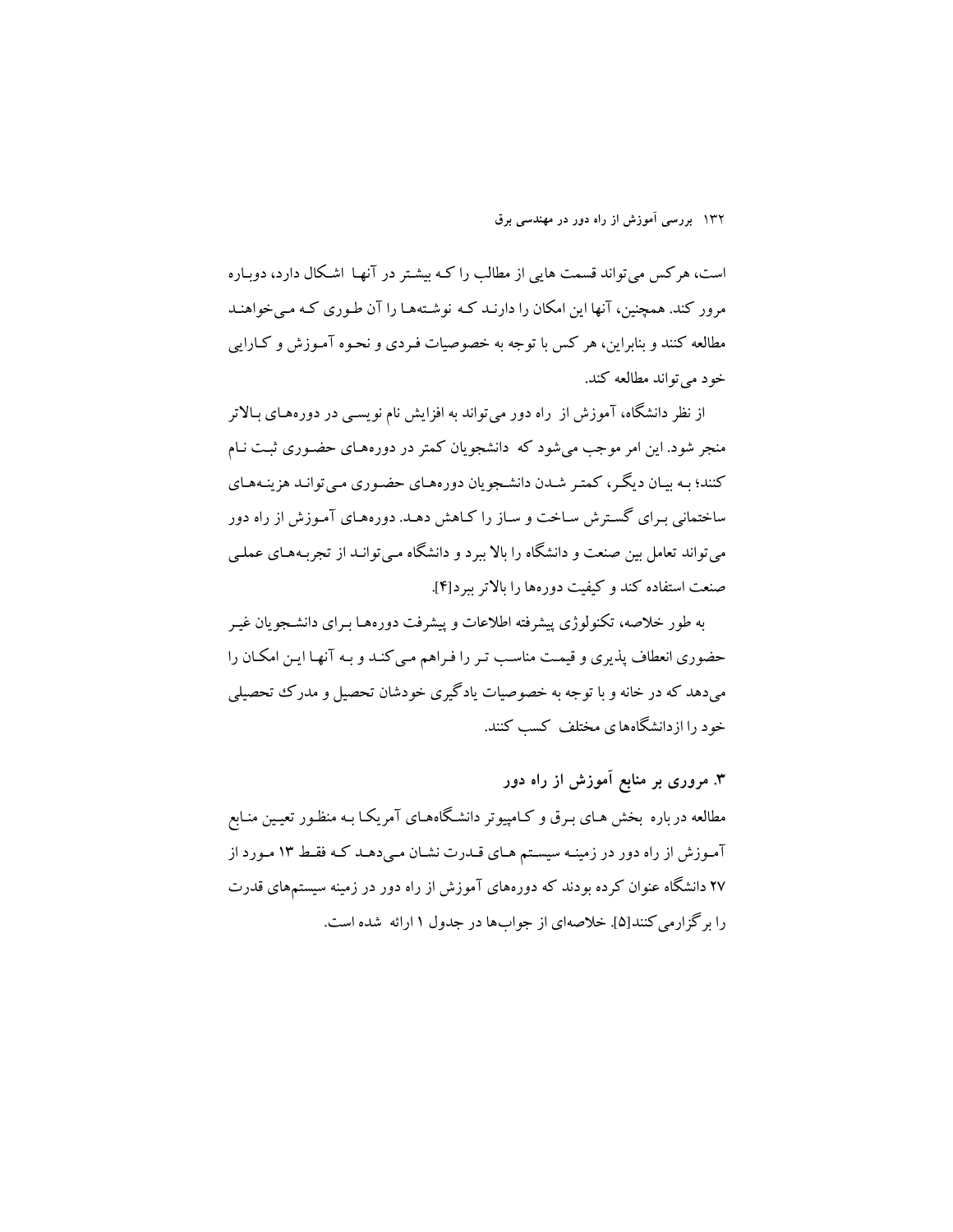| University                                                                                                                                                                                                                 | Number<br>of<br>Faculty | Numbe<br>of Power<br>Courses | M.S. Degree | Year<br>Program<br>Started | Region<br>Covered     | Media<br>Used (See<br>Legend) |
|----------------------------------------------------------------------------------------------------------------------------------------------------------------------------------------------------------------------------|-------------------------|------------------------------|-------------|----------------------------|-----------------------|-------------------------------|
| Arizona State University                                                                                                                                                                                                   | 6                       | 11                           | Yes         | 1991                       | State                 | V, LV, I, SV                  |
| University of Colorado                                                                                                                                                                                                     | $\overline{4}$          | 9                            | Yes         | 1980                       | <b>USA</b>            | V. LV                         |
| Florida Atlantic University                                                                                                                                                                                                |                         |                              | No          | 2002                       | Worldwide             | EB                            |
| Georgia Institute of Technology                                                                                                                                                                                            | 3                       | $\overline{7}$               | Yes         | 1983                       | <b>USA</b>            | V, I                          |
| University of Idaho                                                                                                                                                                                                        | $\overline{4}$          | 13                           | Yes         | 1975                       | Worldwide             | V, LV, DVD                    |
| <b>Iowa State University</b>                                                                                                                                                                                               | 5                       | 10                           | Yes         | 1992                       | North America         | V. SV                         |
| University of Illinois-<br>Urbana-Champaign                                                                                                                                                                                | 5                       | 6                            | Yes         | 1988                       | <b>USA</b>            | V, LV, I                      |
| <b>Kansas State University</b>                                                                                                                                                                                             | 3                       | 8                            | Yes         | 1992                       | <b>USA</b>            | V, I                          |
| Michigan Tech University                                                                                                                                                                                                   | $\overline{2}$          | 5                            | Yes         | 1999                       | Surrounding<br>states | V. SV. VCC                    |
| <b>New Mexico State University</b>                                                                                                                                                                                         | 3                       | 9                            | Yes         | 1995                       | State                 | S <sub>2</sub> A              |
| Rensselaer Polytechnic Institute                                                                                                                                                                                           | 3                       | 5                            | Yes         | 1999                       | <b>USA</b>            | V. LV. I. SV                  |
| <b>Tennessee Tech University</b>                                                                                                                                                                                           | $\overline{4}$          | 12                           | Yes         | 1999                       | State                 | V                             |
| University of Wisconsin-Madison                                                                                                                                                                                            | 6                       | 8                            | Yes         | 1982                       | Worldwide             | V, I, SV, CD                  |
| Legend: V: videotape; LV: live video (non-Internet); I: Internet; SV: streaming video; EB: electronic blackboard;<br>DVD; digital video disk; VCC; video conference call; S2A; slides with two-way audio; CD; compact disk |                         |                              |             |                            |                       |                               |

جدول ۱: منابع آموزش از راه دور در مورد مهندسی برق در ایالات متحده

همـه دانشـگاههـا بجـز یـک مـورد گـزارش دادنـد کـه دانشـجوی غـبر حضـوری می پذیرند. دورههای کارشناسی ارشد بر پایه قسمت های مختلفی بنا شده که عبارت است از: پایان نامه، گزارش و دوره کارآموزی . بیشتر دانشگاهها یک امتحان نهـایی دارنــد کـه می تواند شفاهی یا کتبی باشد. دانشگاههایی که امتحـان کتبـــی برگـزار مـی کننـد، بـرای تحصیل دانشجویان غیر حضوری بسیار مناسب است؛ در امتحانات شفاهی دانشجو بایـد بـه دانشگاه مورد نظر سفر کند. بیشتر دانشگاهها امتحان را به صورت کتبی برگـزار و سـؤالات دانشجویان غیر حضوری را برای آنها پست می کنند. ولی برخی دیگر امتحان را به صورت شفاهی برگزار می کنند و دانشجویان باید به کالج سفر کننـد. یکـی از دانشـگاههـای مـورد مطالعه امتحان شفاهي دانشجويان غير حضوري را به صورت شفاهي برگزار مي كند.

.<br>تعداد دورههای سیستم های قدرت که این دانشگاهها برگزار می کنند بین یک تا شــش است . بین یک تا شش استاد در امر آموزش این دورهها مشارکت دارند. همه دانشگاههـا بجز یک مورد گزارش داده انـد کـه دورههـای آمـوزش از راه دور همزمـان بـا دورههـای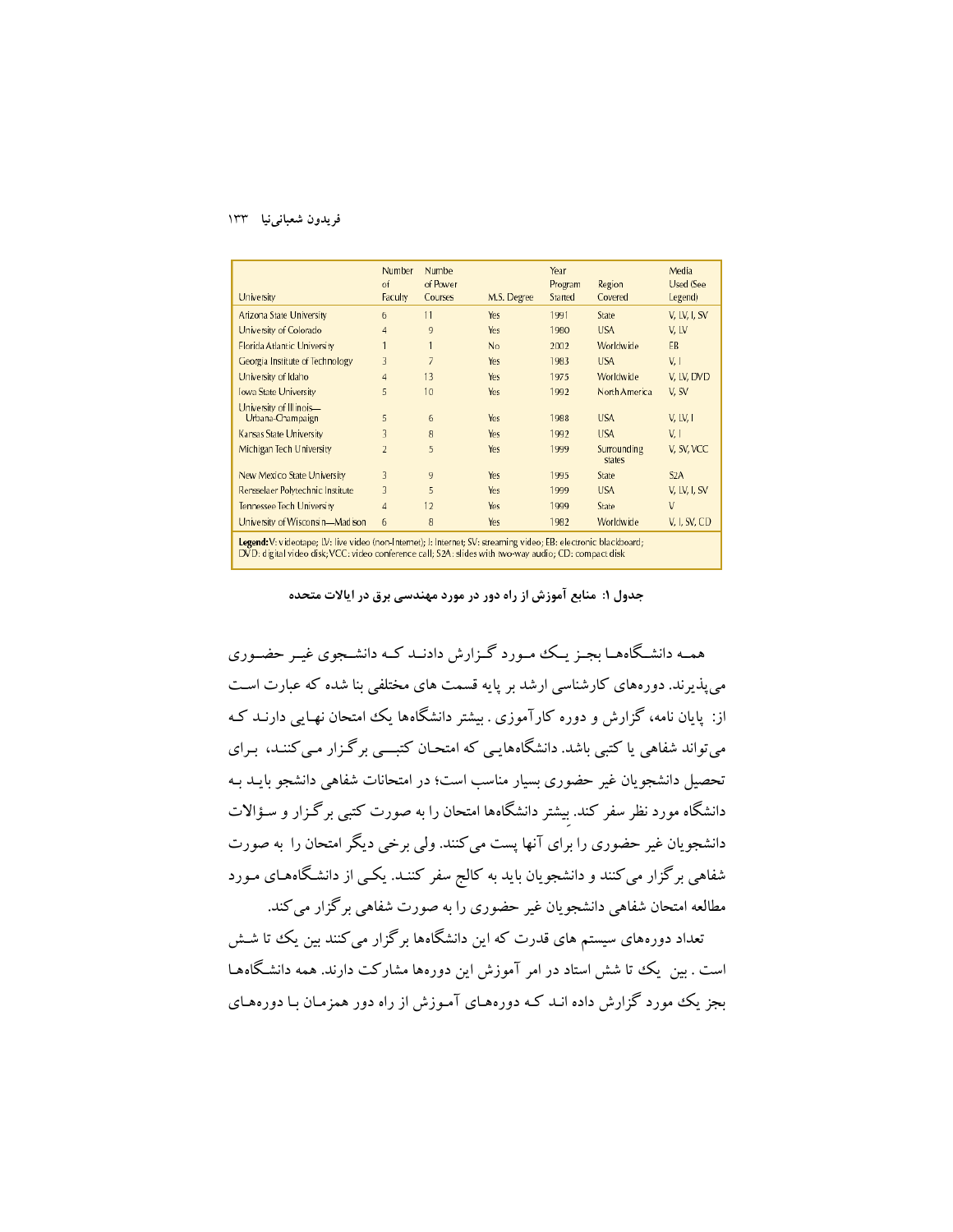حضوری است. ۱۱ دانشگاه از ارتباط کم دانشجویان حضوری و غیر حضوری خبر دادند، در حالی که دو دانشگاه این ارتباط را بسیار بالا ارزیابی کردهاند . گزارش ها حـاکی از آن است كه نوارهاي ويدئويي به عنوان بيشترين راه رسـاندن اطلاعـات بـه دانشـجويان اسـت . بعضی از دانشگاهها اکنون از DVD به جای نوارهای ویدئویی استفاده می کننـد . بعضـی از دانشگاهها هم از ویدئوهای زنده و اینترنت بـرای تـدریس مطالـب درسـی بـه دانشـجویان استفاده می کنند. اطلاعات کامل در باره استفاده تصویری در جدول ۱ آمده است.

تعداد دانشجه بان گزارش شده در برنامه از ۲ تا ۳۵ نفر در نوسان است که این تعداد در جـدول ١ بــه دليــل نــا همــاهنگي ذكــر نشــده اســت. قيمــت گذرانــدن يــك دوره بین ۳۰۰ تا ۴۰۰۰ دلار با میانگین ۱۲۰۰ دلاراست. بعضی از دانشگاهها صورتحسابهای متفاوتی را برای دانشجویان داخل ایالت یا خارج از آن گزارش کردهاند.

# ٤. آموزش از راه دور در ایالت کانزاس

از سـال ۱۹۹۲، دانشـگاه ايالــت كــانزاس دورههــاي آمــوزش از راه دور را بــراي دوره کارشناسی ارشد رشتههای برق ًو در فاز سیستم هـای قـدرت برگـزار کـرده اسـت. برنامـه به عنوان قسمتی از شبکه آموزش شهر کانزاس اجرا شد. هدف اصلی از اجرای این برنامه، ایجاد دورههای آموزشی در زمینه علوم کامپیوتر و مهندسی به وسـیله اجـرای برنامـه زنـده ۔<br>تلویزیونی برای کسانی بود که در شـرکت هـای ایـن شـهر بـزرگ<sup>ی</sup> کـار مـی کردنـد. یـک سیگنال ویدئو پی فشرده شده به وسیله خطوط تلفن به شهر کانزاس فرستاده و به نوبت بـین چند سایت یخش شد. قیمت مربوط بـه ایـن تکنولـوژی و اینکـه بسـیاری از دانشـجویان مطالب مورد نیاز خود را ضبط می کردند تا بعداً از آنها استفاده کنند، باعث منسـوخ شـدن این روش در سال ۱۹۹۶ شد.از آن موقع به بعد، استفاده از نوارهای ویدئویی جـایگزین آن روش شد. نوارهای جدید دقیقاً همان روز که ضبط مبی شود، توسط پست پیشتاز برای دانشجو فرستاده می شود. بنابراین، دانشجو یان دورههای آموزش از راه دور ۲ تـا ۳ روز از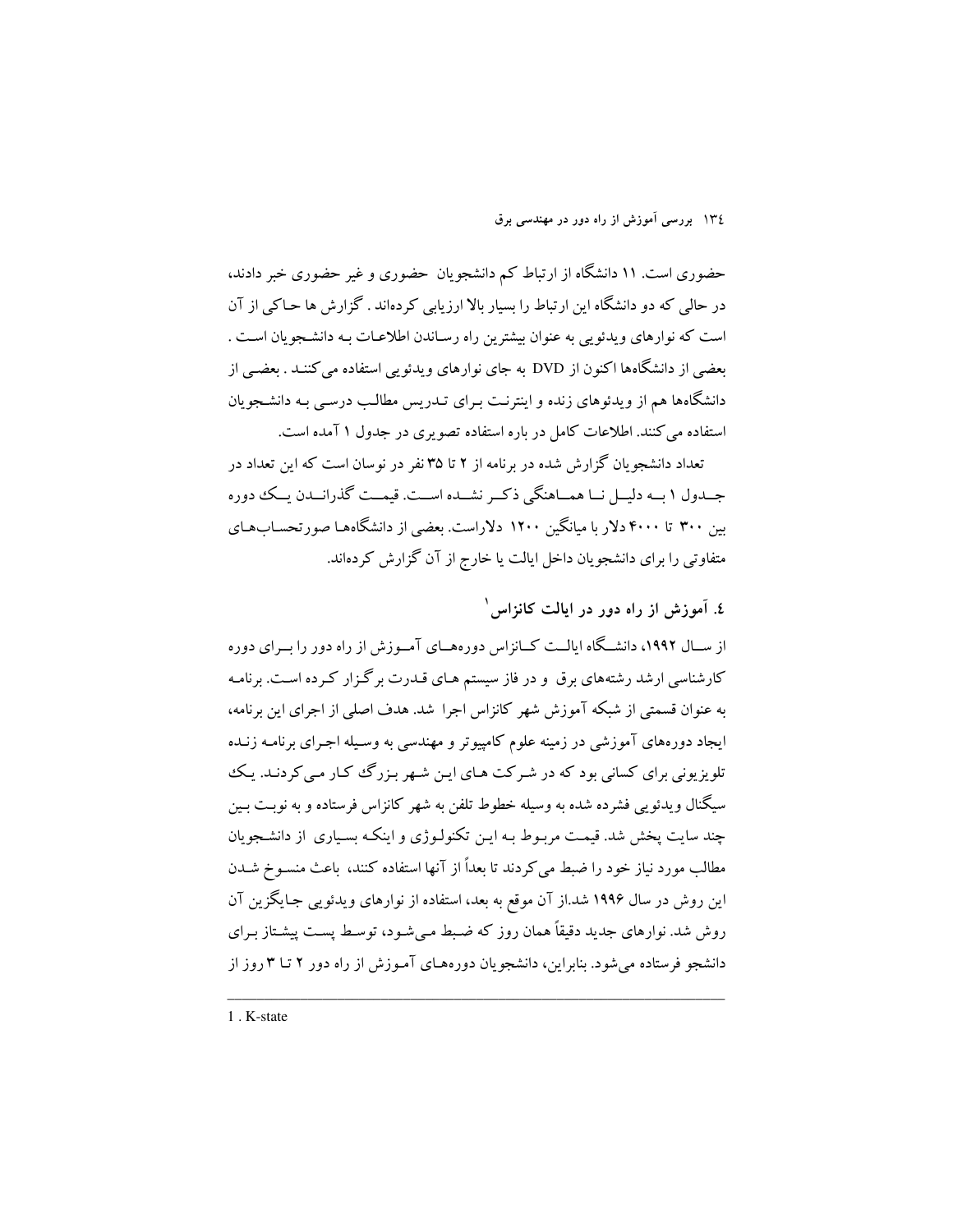دانشجويان حضوري عقبتر هستند. ارتباط با دانشجويان از طريـق ايميـل انجـام مـي شـود. مزیت حاشیهای این تغییر برنامه این است کـه برنامـه الان رشـد کـرده اسـت و دانشـجویان بسیاری در نقاط مختلف ایالات متحده از جملـه شـهرهای بـزرگـُ و کوچـک از آن بهـره می برند. دانشجویان از سازمانهای متفـاوتی نظیـر صـنایع همگـانی، تجارتخانـههـا و دیگـر رشتههای صنعت و سازمان های دولتی در این برنامه شرکت می کنند.

طرح توزیع مقالات درسی بر پایه اینترنت از اواخـر سـال ۱۹۹۰ بـه عنـوان یـک طـرح تحقیقاتی دانشگاه میسوری ـ رولا<sup>۱</sup> و دانشگاه ایالـت آرکـانزاس<sup>۲</sup> اجـرا شـد. چـون در آن زمان تکنولوژی آن چنان پیشرفته نبـود، از اینترنـت بـه عنـوان وسـیله ای بـرای نشـان دادن اسلايدها استفاده مي شد و يک خط تلفن چند تايي بـراي ارتبـاط صـدايي مـورد نيـاز بـود. قیمت مربوط به نرم افزار و ارتباطات تلفنی و استراتژیهای مربوط بـه اتصـال چنـد سـایت به طور همزمان استفاده از این سیستم را برای عموم نا ممکن می ساخت. اکنون بـا پیشـرفت تکنولوژی توزیع جزوههای درسی بسیار آسان شـده اسـت. چنـد دوره در دانشـگاه ايالـت کانزاس با استفاده از این روش برگزار شـد. اولـین دوره بـا اسـتفاده از Web در سـال ۲۰۰۲ توسط بخش مهندسی برق و مهندسی کامپیوتر برگزار شد[۶] . برنامههایی وجـود دارد کـه به طور تدریجی سیستمهای قدیم را با تکنولوژی جدید جایگزین سازند. قبل از اینکـه ایـن روش اجرا شود، باید به روش های موجود و روش های پیشنهادی دقیقتر نگریسته شود.

۵. ارزیابی راههای انتقال تصویر

#### روش اینترنتی

اولین دوره مبتنی بر اینترنت در سال ۲۰۰۲ بیشتر در رشتههای مهندسبی کـامپیوتر و بـرق کاربرد داشت . شکل جزوات یا به صورت PDF یا باصدای زنده بود. امتیاز PDFنسبت بـه Power Point این بود که صورتهای ریاضی را بیشتر می شد با آن نشـان داد. آموزنـده از

<sup>1.</sup> Missouri - Rolla

<sup>2.</sup> Arkansas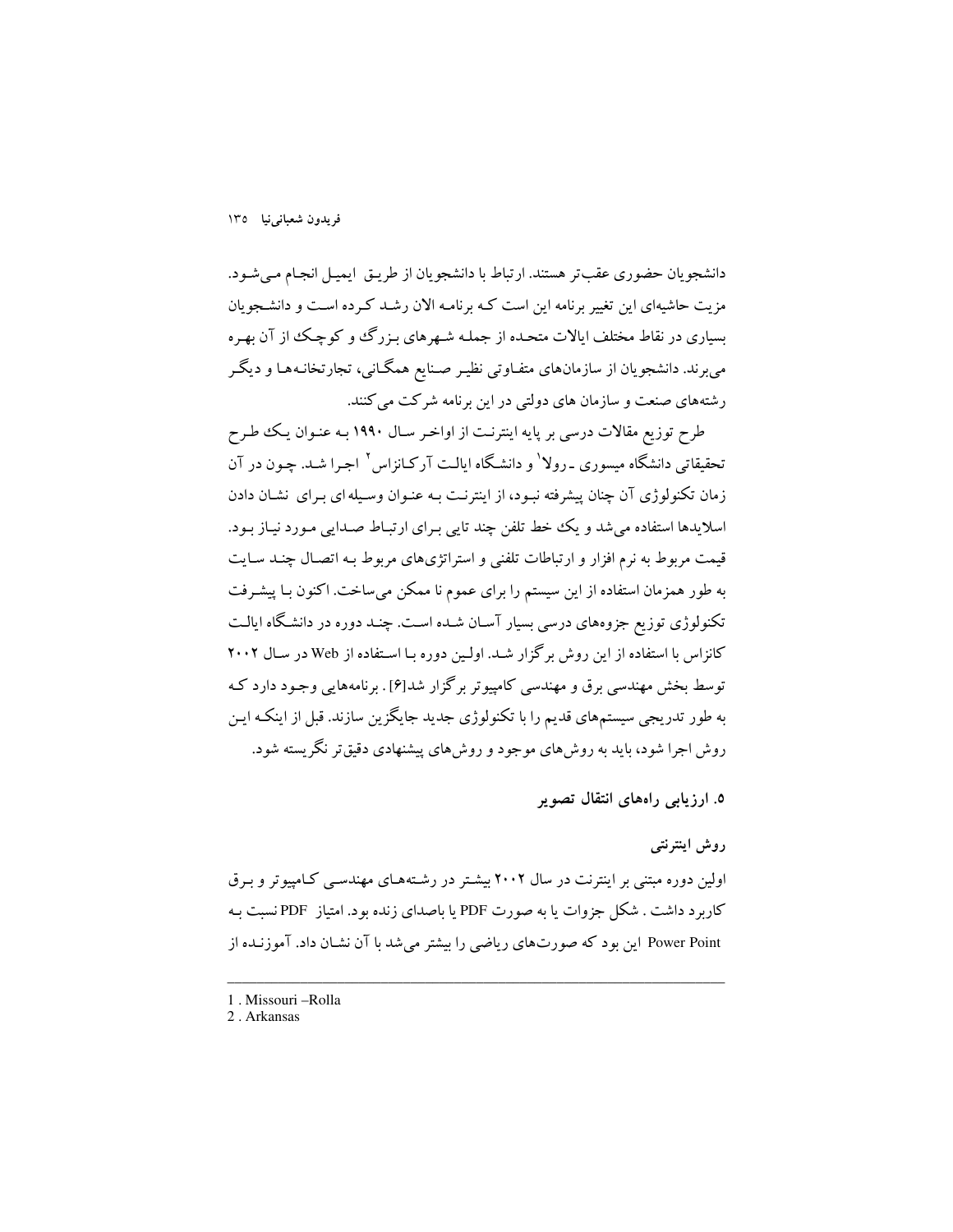LaTex برای نوشتن جزوات استفاده می کرد که به راحتبی قابل تبـدیل بـه PDF بـود . در خلال سال ۲۰۰۲، این دوره هم برای دانشجویان حضوری و هم دانشجویان غیر حضـوری ىہ گزار مى شد.

برنامههای اولیه این دوره ارائه سه مطلب درسی و سپس یک جلسـه کمکـی در هفتـه بود. هر دو گروه دانشجویان جزوهها را از اینترنت دریافت مبی کردنـد. جـزوههـا بـه طـور کامل در مؤسسه آموزشی تھیه و بر روی سایت قرار داده مے شــدند . یـک جلســه کمکــی هفتگی در یک ککلاس تکنولوژی که اجازه استفاده از سیستمهای ویدیویی را میداد و نیـز امکان نمایش همزمان از طریق وب سایت را فراهم می کرد، برگزار مـیشـد. بـا برگـزاری جلسه کمک دانشجو بان این امکان را مبی بافتنـد تـا سـؤالات خـود را در زمینـه کارهـای خانگی و یروژهها پیرسند. از دانشجو بان غیر حضوری خواسته می شد که سـؤالات خـود را بفرستند. بنابر این، آنها این مزیت را نسبت بـه بقیـه داشـتند کـه مـی توانسـتند جـواب۱مـای سؤالات را در قالب بهتری در بافت کنند.

هدف آموزنده تطبق روش ها وتکنولوژی های موجود و مختلف برای هـر دانشـجو بـه منظور ارائه روش های مختلف برای کل مطالب دوره یا جزئی از آن بود، هر چنـد پـس از سه هفته برای آموزنده و دانشجویان مشخص شد که این شیوه انتقال جزوات درسبی ،یک جزء بسيار مهم را در بر نمي گيرد و آن باز خورد از طرف دانشجويان است . در اين شـيوه بـر خـلاف كـلاس هـاي درس حضـوري، هنگـام ضـبط مطالـب در يـك اتـاق، آموزنـده نمي تواند به نكات مهم و اشكالات درسي مورد نظر دانشجويان پـي ببـرد. بـراي رفـع ايـن مشکل، آموزنده در کلاس های حضوری برای دانشجویان روزانه در باره همان اسلایدهایی که از طریق وب سایت فرستاده بود، صحبت کرد. سیس، صدای ضبط شده در کلاس هـا که شامل نکات و اشکالات مطرح شده در کلاس از سوی دانشجو بان حضوری بود، برای ارسال به دانشجو یان غیر حضوری آماده شد. دو هفته پس از اجرای این برنامه، دانشـجویان احساس کردند که پیشرفت بهتری نسبت به برنامه قبلی داشته اند. اشکال ایـن روش حـذف جلسههای کمکبی بـرای دانشـجویان دورههـای حضـوری بـود. بنـابراین، روش مبتنـی بـر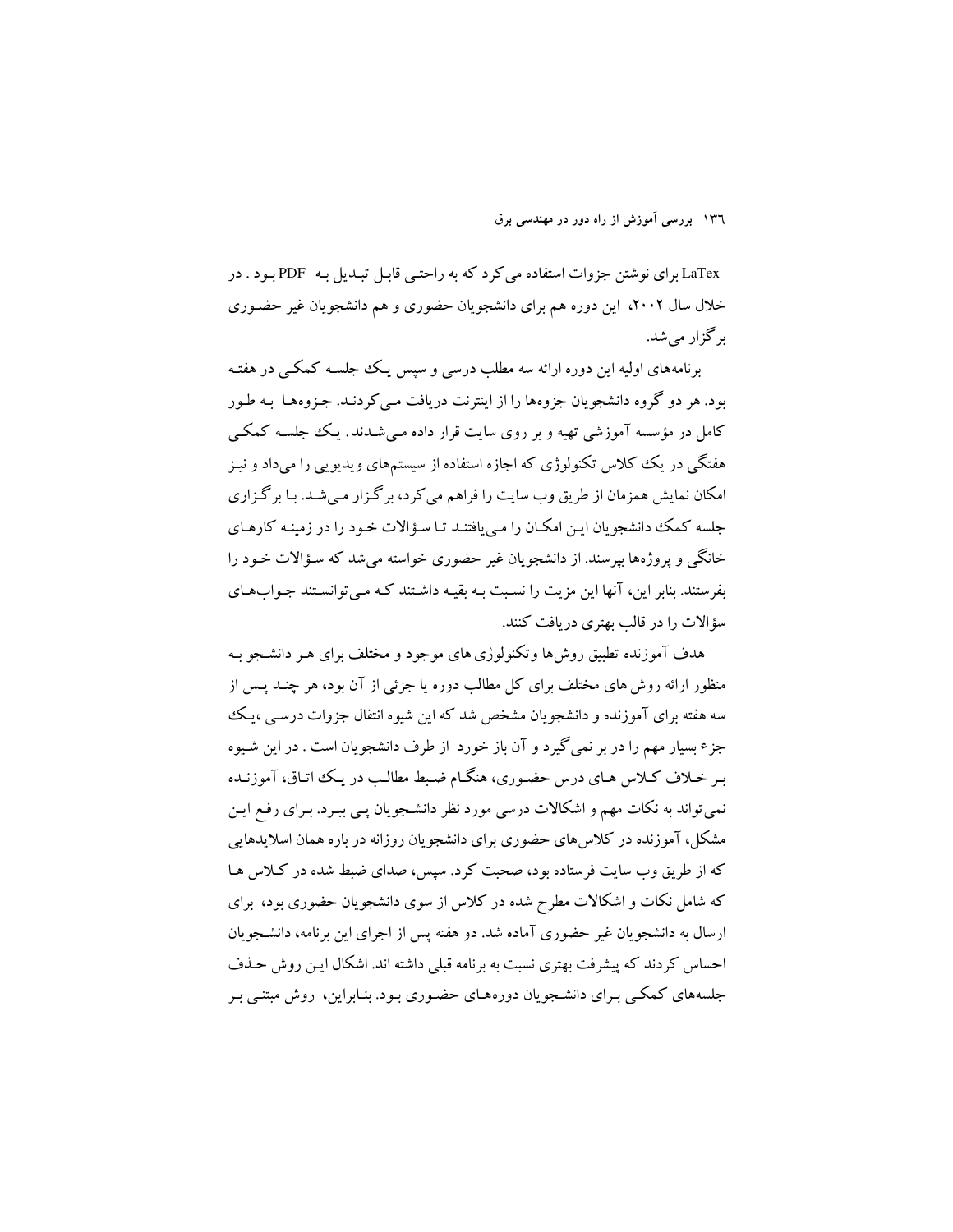سیستمهای ویدئویی بیشتر از این مورد استفاده قرار نگرفت.

٦. رواج دورههای اینترنتی و مشکلات آن

همان طور که انتظار میرفت، در اولین ترم در خلال آمـوزش بـا اسـتفاده از روش اینترنتـی مشکلات متنوعی پیش آمد.یکی از بزرگ ترین مشکلات در اوایل ترم ایجاد شـد و اصـلاً .<br>قابل انتظار نبود. در خلال هفته اول، بسـياري از دانشـجويان غيـر حضـوري منتظـر دريافـت نوارهای ویدئویی آموزشی از طریق پست بودند. ایـن دانشجویان اطلاعـاتی را کـه در اول ترم برای آنها فرستاده شده بود، مطالعه نکرده بودند. این اطلاعات شامل ارائـه جزئیـات در باره نیاز به اینترنت برای گذراندن دوره بود. وقتی دانشجویان فهمیدنـد کـه دوره از طریـق اینترنت ارائه میشود، بسیاری از آنها ناراحت شدند.آنها به سیستم ویـدیویی عـادت کـرده بودند و ترجیح میدادند ارائه دوره بـه همـان روش سـابق باشـد. دانشـجویی در اسـتفاده از شبکه ایالت کانزاس ْ مشکل داشت و تصمیم گرفت از ادامه دوره انصراف دهد[۷].

مسائل دیگر ناکافی بودن اتصالات اینترنتی و دشواریهای بارگذاری فایلهای صـوتی و تصویری در محل کار بود. با اینکه بسیاری از دانشجویان در محـل کارشـان بـه اینترنـت دسترسی دارند، اما بعضی از آنها تنها در خانه این امکان برایشان فراهم میشود. یک خط 56K به هيچ وجه قابل قبول نيست، چون همه مطالب حداقل تا چند مگابايت حجم دارنـد. بیشتر دانشجویان سیستم خود را به DSL مجهز کردنـد، امـا بعضـی از آنـان کـه در منـاطق دوردست ساکن بودند، این امکان برایشان فراهم نبود و مجبور بودند از خطوط کم سرعت تلفنی استفاده کنند. بسیاری از دانشجویانی که مایل به بارگذاری مطالب در محل کارشـان بودند، اغلب با مسائلی مانند دیوار آتش و تمهیـدات امنیتـی کـه اجـازه بارگـذاری صـدا و تصویر را نمی داد، مواجه بودند. این مشکل با تبدیل فایل ها به فایل های zip که قیادر بودنید از دیوارهای آتش عبور کنند، حل شد. این امر این امکان را به دانشجویان داد کـه مطالـب درسی را در محل کار مارگذاری کنند و آنها را در جایی ذخیره و در خانـه از آن اسـتفاده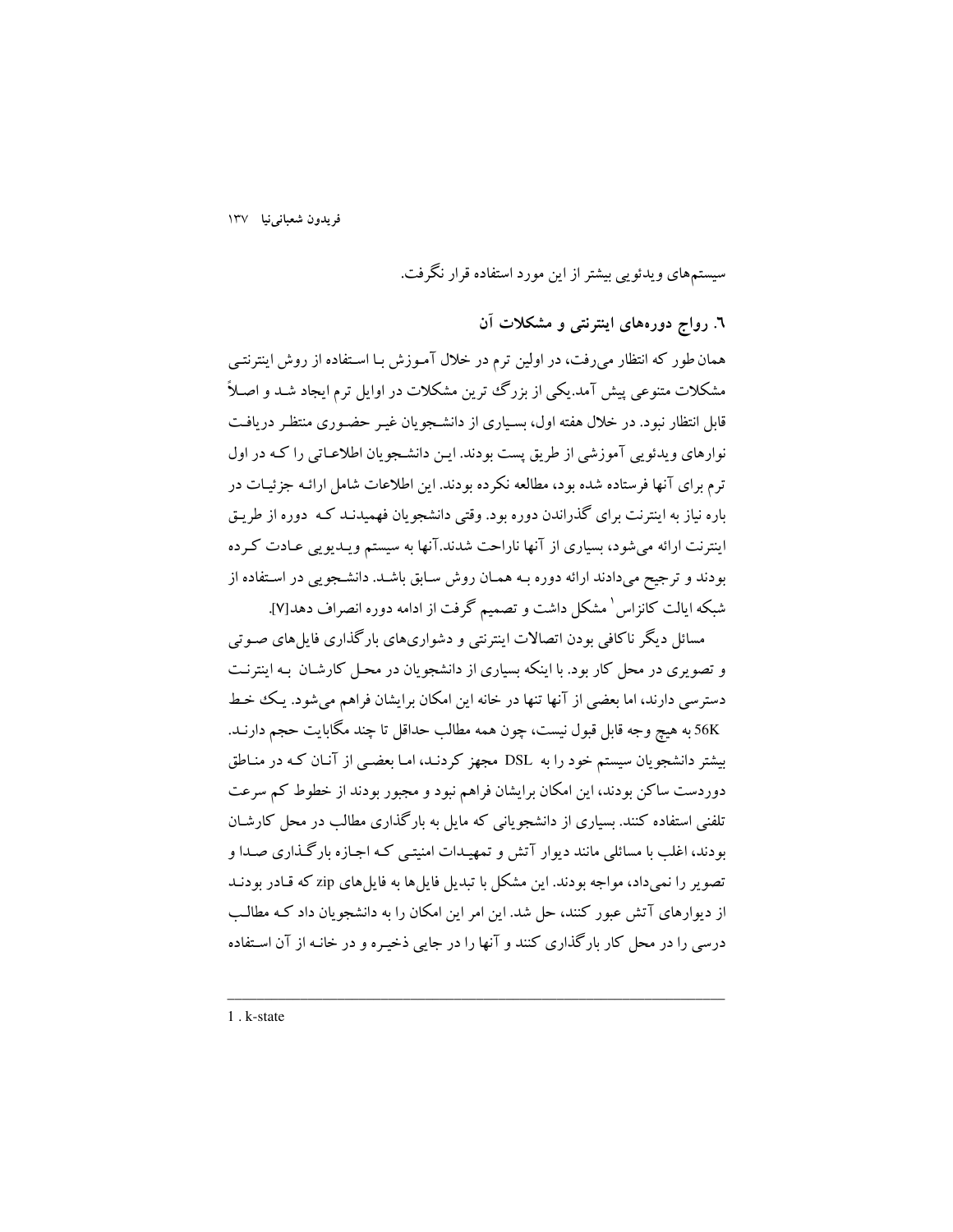كنند.

مشکلات دیگراز این قرار بود:۱- مشکل رو بـه افـزایش در کمـک مسـتقیم؛ ۲- روش محدود ارتباط؛ ٣- نگه داشتن تعامل علمي بين دانشجويان درحد بالا.

به علاوه، آموزنده بعضی انعطاف یذیری هایی را در زمینه تـاریخ امتحانـات و تحویـل پروژهها در نظر گرفت. این امر مشکلات زیادی را ایجاد کرد و کـار آموزنـده بـرای نمـره دادن سخت شد، چون جواب ها از طريق وب سايت به سرعت فرستاده نمبي شـد. پيشـرفت اخیر در زمینه تشخیص هویت تأثیر گذاری بر برنامههای اینترنتبی شـروع شـده اسـت. یـک رخنه در سیستم های امنیتی در منابع اینترنتـی کـه شـامل اطلاعـات خصوصـی دانشـجویان می شود، تنها به اطلاعات سری دانشجویان تجاوز نمی کند، بلکه از این اطلاعات می توانـد برای ساختن هویت های غیر موجـه اسـتفاده کنـد. تـا زمـانی کـه سیسـتم اطلاعـاتی کـالج اطلاعات همه دانشجویان را نگهداری می کند، خطر دست اندازی به آنها با توسعه آموزش اینترنتی افزایش می پابد. این به دلیل نیاز بـه وب سـایت هـای بیشـتر و پایگـاههـای داده ای مورد نیاز برای اجرای یک دوره اینترنتی است.

#### ۷. ارتباط متقابل استادان و دانشجو بان

این امر بسیار مهم است که در دانشجویان این احساس ایجاد شود که جزئی از برنامه انــد و روش های گوناگونی برای ترغیب آنان به روابط متقابـل دانشـجو –دانشـجو و دانشـجو – استاد وجود دارد . مثلاً فهرست ایمیلی برای آنکه هر کس بتواند برای تمام اعضای کلاس پیغام بفرستد، وجود دارد .استادان میتوانند اطلاعات و منـابع بیشـتر و جـواب بـه سـؤالات معمول را برای تمام دانشجویان کلاس بفرستند . دانشجویان مـیتواننـد پیغـام هـایی را در خصوص کمک خواستن برای یافتن منابع بیشتر، کمک به مطالعه دیدگاههایی که دارنـد و سؤالاتی که در باره دوره دارند، به کلاس بفرستند.

راههای دیگر افزایش مشارکت برای دورههای آموزش از راه دور شامل انواع مختلف یروژههای گـروهی می شود، مـثلاً پـروژههـایی کـه دانشـجویان حضـوری در مشـارکت بـا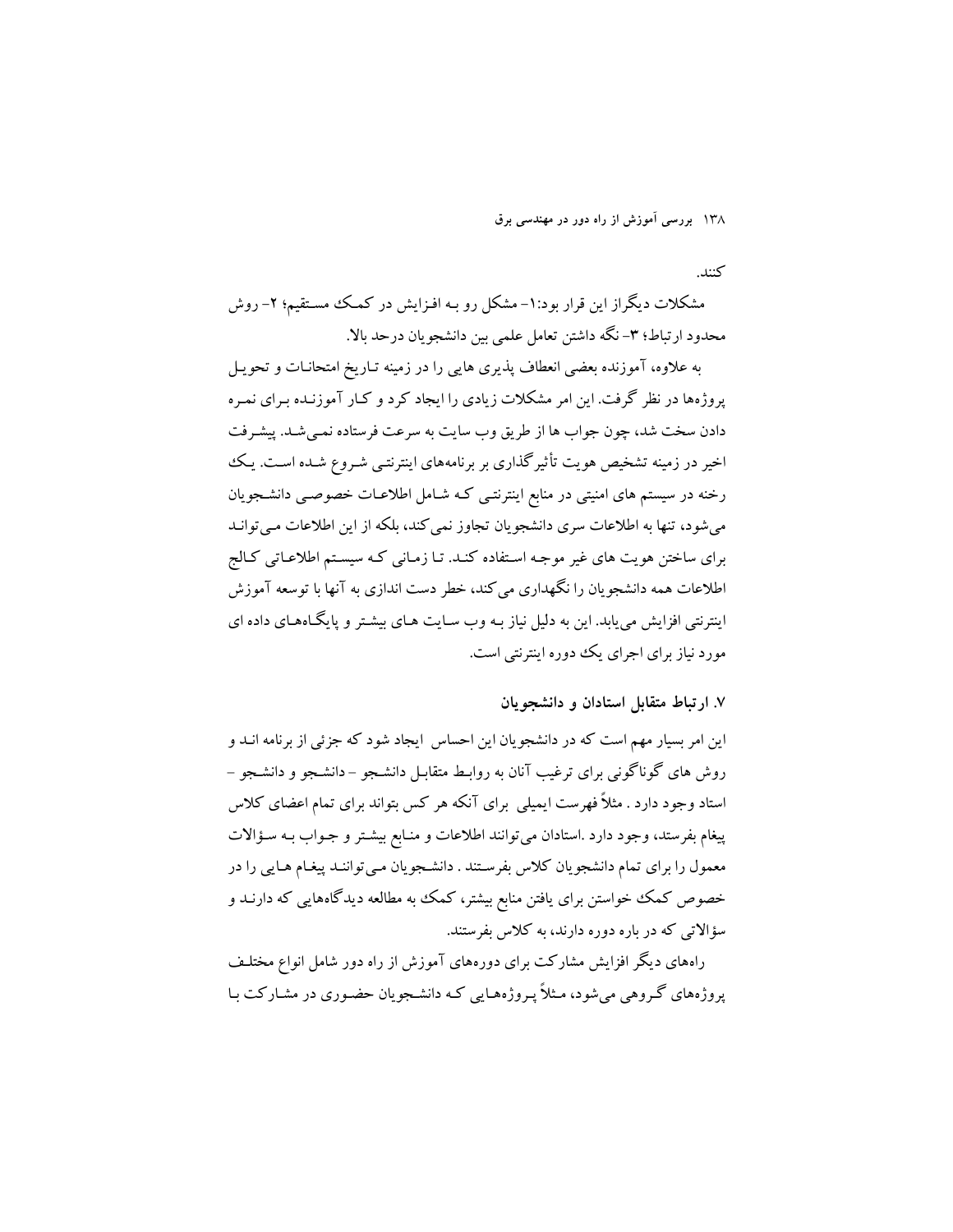دانشجويان غير حضوري انجام ميﺩﻫﻨﺪ [٨]. اين موضوع اساساً به دو گـروه از دانشـجويان برای کامل کردن پروژه نیاز دارد و به عنوان یک تجربه خوب معمول شـده اسـت. معمـولاً وقت بیشتری برای هماهنگی ایـن گـروههـا لازم اسـت. گـروههـای متشـکل از دانشـجویان حضوری و غیر حضوری از نظر هماهنگی زمانی مشکل دارنـد. [ پیـدا کـردن زمـانی بـرای ارتباط یا اینکه هر کس مسئول اجرای چه کاری باشد] . یک راه حل برای رفع این مشکل این است که استاد مربوط وظایف هر کدام از اعضا را به طور جداگانه تعیین کند. این امـر کمک می کند که هر عضو وظایف خود را بشناسد و ببیند که چگونه به گروه وابسته است. مزیت حضور یک دانشجوی حضوری در گروه، دسترسـی بـه منـابع دورههـای حضـوری است. اگر استفاده از بعضی نرم افزارهای کامپیوتری برای دانشجویان غیر حضوری مشکل است یا برای آنان گران تمام میشود، این روش میتواند مفید واقع شود. بـه عنـوان تجربـه نویسندگان تیمهای پروژه متشکل از دو دسته دانشجویان حضوری و غیـر حضـوری بسـیار خوب کار می کنند. به نظر می رسد که دانشجو یان دورههای آمـوزش از راه دور بـه نحـوی در گروه با هم همکاری می کنند، چون استفاده از تلفن و اینترنت برای این کار بـرای آنهـا دور از انتظار نیست. برعکس به نظر می رسد که دانشجویان حضوری بـا ایـن شـیوه چنـدان موافق نيستند.

راه دیگری که می تـوان روابـط دانشـجویان حضـوری و غیـر حضـوری را توسـعه داد، بازخورد جمعه نامیده می شود[۹]؛ یعنی اینکه هر دانشجو هـر هفتـه بایـد یـک ایمیـل بـرای استاد خود بفرستد[ تا جمعه] و یک یا دو سؤال از وی بپرسد و به استاد وضعیت خـود را گزارش کند. معمولاً اعضای گروهها در طول ترم تقسیم میشوند، به نحوی که از هر گروه در هر هفته تنها یک نفر این کار را انجام میدهد. به کارگیری این روش برای دانشجویان مفید است و موجب می شود آنان از برنامههای کلاس عقب نمانند و به تفکر در باره بحث و پرسیدن سؤال ترغیب شوند و استاد نیز می تواند روندکارهای دانشجویان را پیگیری کند. استاد می تواند سؤال&ا را جداگانه و برای کل کلاس با ایمیل جواب دهد یا در جزوه جلسه آینده منظور کند. این روش فوق العادهای برای رفع اشکال در اختیار آموزنده است. یک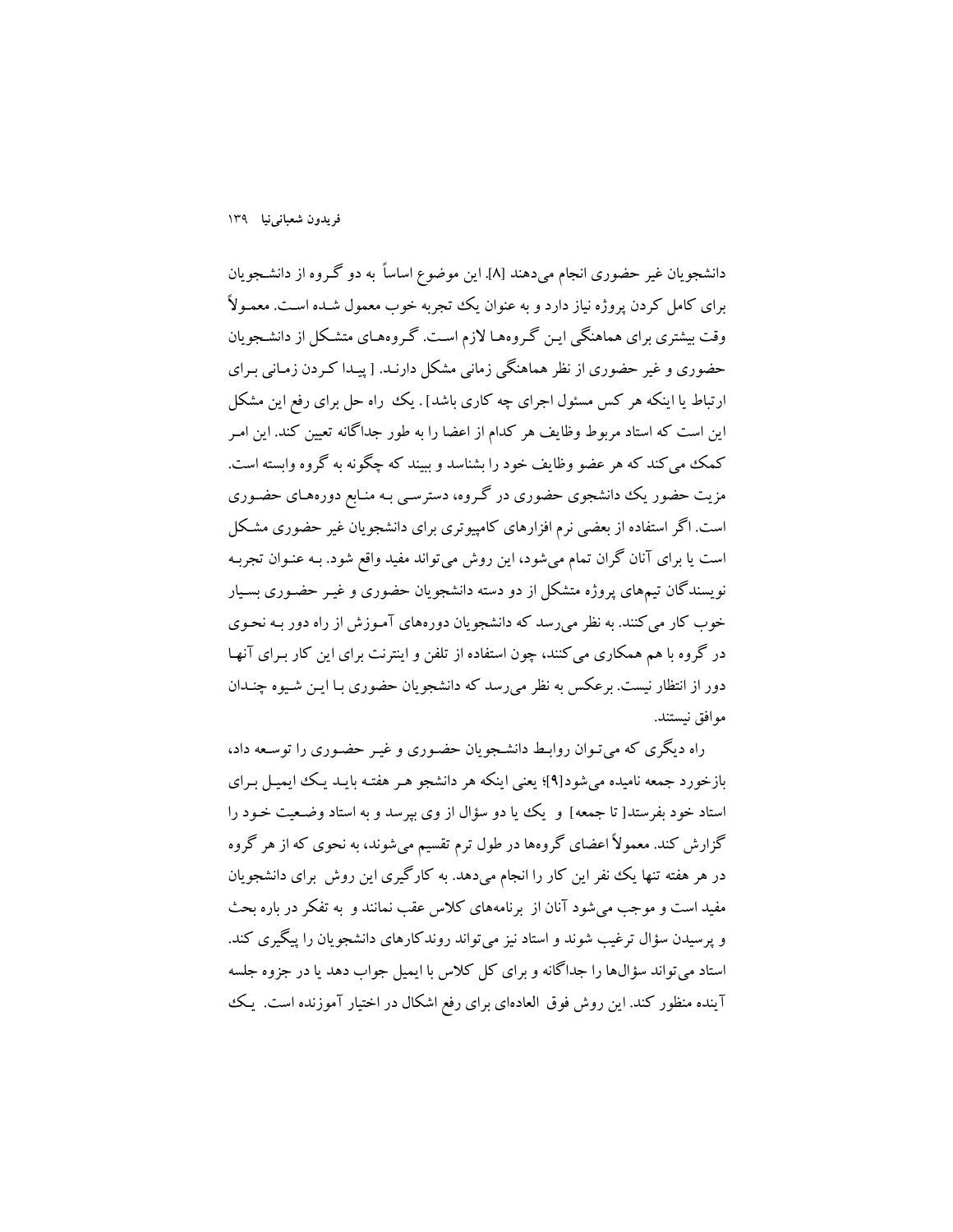مشکل روش بازخورد جمعه هماهنگی بـین دانشـجویان حضـوری و غیـر حضـوری اسـت. دانشجویان غیر حضوری سؤالات خـود را بـرای دانشـجویان حضـوری مـیفرسـتند و آنهـا موظفاند این سؤالات را در کلاس مطرح کنند. این کار امتیازی برای هـر فـرد محسـوب می شود. این روش فضای خوبی بـرای آموزنـده فـراهم مـی کنـد کـه در ضـمن کـلاس بـه سؤالات جواب دهد، اما این کار مقداری از وقت تدریس در کلاس را می گیرد.

وسایل کامپیوتری متعددی برای تسهیل ارتباط متقابل بـه طـور اتوماتیـک وجـود دارد. تمام دورههای اینترنتی در ایالت کانزاس به طورOnline ارائـه مـی شـود. ایـن امـر امکانـات زیادی را هم برای دانشجویان و هم برای استادان فراهم می کند .یک امکان خاص که برای اولین دوره اجرا شد، ایجاد اتاق گفتمـان و بردهـای پیغـام بـود. هـدف از ایجـاد اتـاق&ـای گفتمان ارتباط مستقیم دانشجویان با هم و با استادان است. استاد دو ساعت در هفته در اتاق گفتمـان حاضـر مـي شـود. هفتـه اول چنـد دانشـجو از روي كنجكـاوي بـه ايـن اتـاق وارد شدند.آنها سؤال خاصی نداشتند و آمده بودند تا شاهد بحث در باره یک موضوع جالب باشند. بعد از یک هفته، در باره سؤالات کمی بحث شد. بعد از هفته دوم، دانشجو یان بیشتر سؤالات خود را با Email می پر سیدند و استفاده از اتاق گفتمان به پایان رسید. بر دهای پیغام وسیلهای برای حمایت ناهمزمان از موضوعات و بحثهای مختلف بود. در آغاز استفاده از بردهای پیغام، آموزنده به حضور تمـام دانشـجویان نیـاز داشـت. بعـد از آن آموزنـده الـزام استفاده از بردهای پیغام را از میان برداشت. درجریان ایـن دوره یـک کـاهش تـدریجی در این نوع فعالیتها مشاهده شد. اما در طی دوره دوم، بسیاری از دانشجویان به عنـوان راهـی برای بحث در باره مسائل در این زمینه فعال باقی ماندند. مشکل بودن استفاده از ایمیل برای دانشجویان و استادان شاید نقش مهمی در کارایی اتاقهای گفتمان و بردهای پیغام داشت.

#### ۸. مقايسه روش۵ا

دانشجو یان دورههای از راه دور از اینکه مطالب هر جلسه را همان روز دریافت می کردند، در مقایسه با نوارهای ویدئویی بسیار راضی بودند. آنها عنـوان مـی کردنـد کـه همیشـه در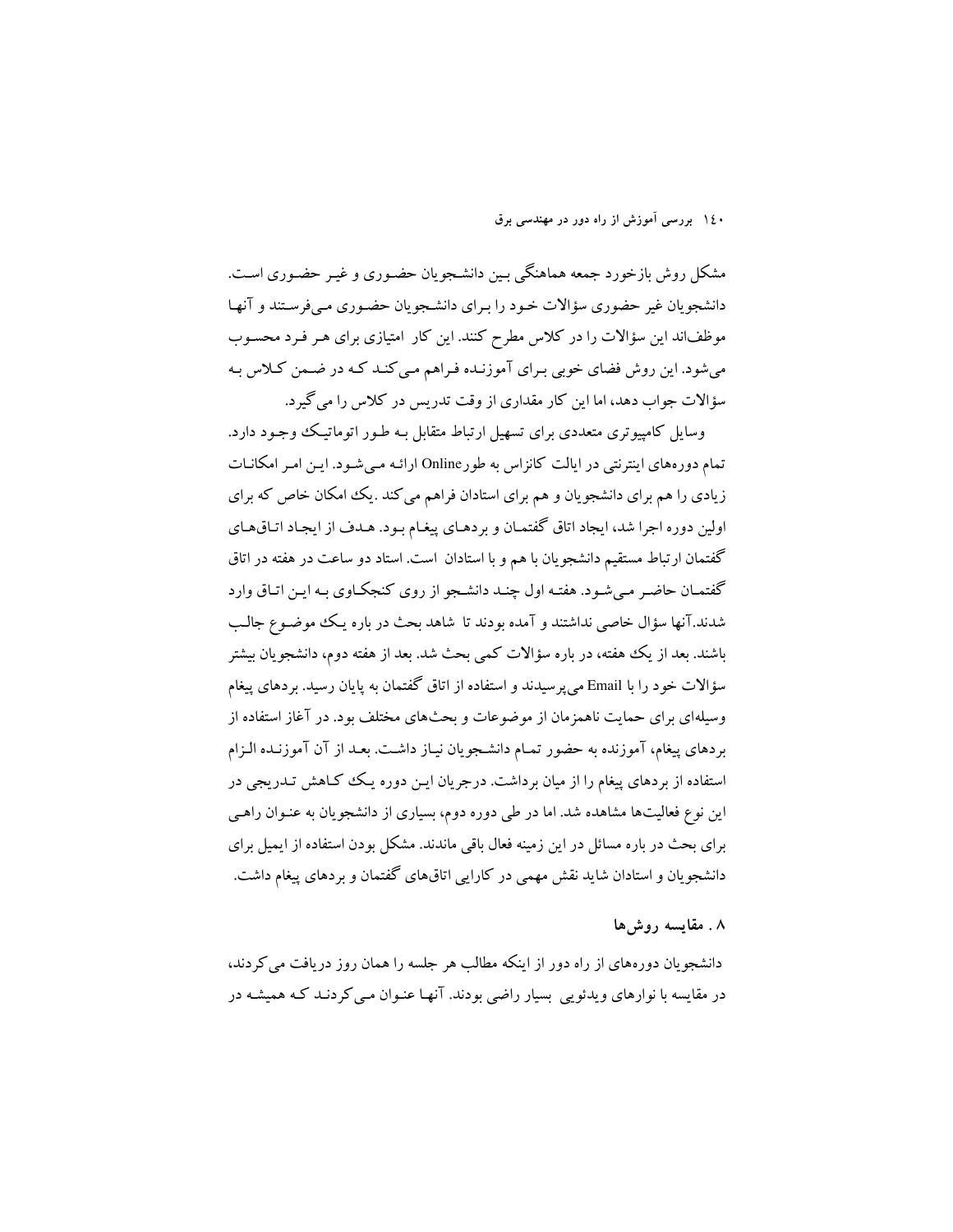فرستادن و دریافت نوارهای ویدئو پی تأخیر وجود داشت و این امـر بـه خصـوص در مـورد مطالب مربوط به امتحان سبب نارضایتی آنها مـیشـد. مزیـت دیگـر در انعطـافپـذیری در اینترنت است. دانشجویان در دور دستترین نقـاط کـه ممکـن اسـت سیسـتم یسـتی تـأخیر زیادی داشته باشد، به راحتی به مطالب درسی دسترسی داشتند. تمام دانشجویان حضوری و غیر حضوری دریافت مطالب را به صورت PDF ترجیح میدهند، زیـرا مـیتواننـد از آنهـا یر بنت بگم ند و به عنوان جزوه نگـه دارنـد. پـارامتر مثبـت دیگـر امکـان ثبـتنـام و تعیـین پروژههای یز رگ در شبکه K-state on line بود. قابلتهای مدیریت فایل در K-state on line آن را بسیار آسان ساخت، در حالی که به وسیله ایمیل امکان دارد دریافت فایـل هـای ىزرگ ممكن نىاشد.

بهترين قالب بـراي دانشـجويان غيـر حضـوري مـي توانـد تركيبـي از اسـلايدها، صـدا و موجهای ویدئویی باشد. برای آموزنده رسیدن به این مهم به یک پیکربندی کـلاس مجهـز به تکنولوژی بستگی دارد. همچنین، اینترنت مزیت های بسیاری بـرای افـرادی کـه امکـان دسترسبی بـا سـرعت بـالا را دارنـد، فـراهم مـی کنـد. راه دیگـر اسـتفاده از DVD بـرای دانشجویانی است که دسترسی کمتری به اینترنت دارند. به علاوه، این کار وقت زیبادی را می طلبد. اضافه کردن و کیی کردن مواد جزوههای درسی بـه راحتـی ممکـن نیسـت و ایـن زمان اولیه برای تهیه آنها را در طی دوره اول یا دوره دوم افزایش میدهـد، ولـی پـس از ارائه چندین دوره این زمان کمتر می شود.

مقایسـه سـاده ای بـین روشهـای مختلـف انتقـال تصـویر در شـکل ۱ نشـان داده شـده است.آمار نوشته شده بر اساس تجربه نویسندگان است. همچنین، اطلاعـات بسـیار دربـاره اینکه مؤسسات مختلف چگونه از این روشها استفاده می کنند، ارائه شده است. همچنین، رهنمودهایی برای دورههای آموزش از راه دور پیشرفته که کارایی آموزش را با روش های انتقال مختلف و آمار انسانی دانشجویان افزایش میدهد، ارائه شده است.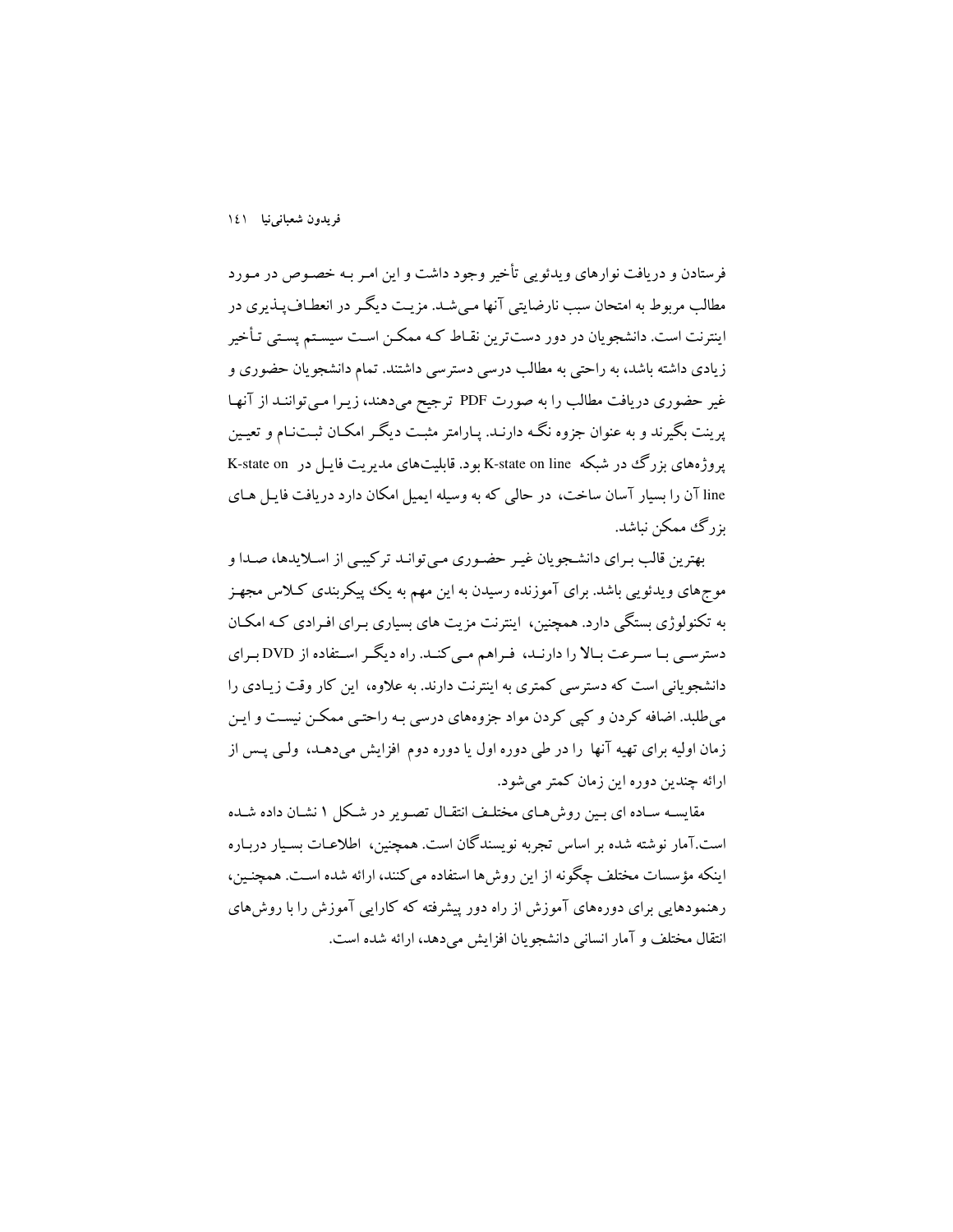# ۹. نتیجهگیری

نیاز به آموزش از راه دور در سیستمهای قدرت برای تأمین نیاز صنعت قدرت ادامه خواهد داشت. پیشرفت فناوری به آموزش از راه دور حیات بخشید. در حال حاضر، دانشگاههـای بیشتری در حال ارائه دورههای آموزش از راه دور در زمینـه سیسـتمهـای قـدرت هسـتند. انتظار میرود تعداد دانشگاههای مذکور افزایش یابد. نوارهای ویـدئویی در سـطح وسـیعی استفاده می شد، ولی پیشرفت در زمینه اینترنت فرصتهای جدیدی را برای ارائه آموزش از راه دور در اختیـار قـرار مـىدهـد. محاسـبهاى دقيـق بـا توجـه بـه قـوه يـادگيرى دانشـجو، جامعهشناسی، استراتژیها و قیمت برای تهیهٔ یک برنامه با کیفیت بالا بـرای آمـوزش از راه دور لازم است.



شکل ۱. مقایسه انواع روش های انتقال تصویر